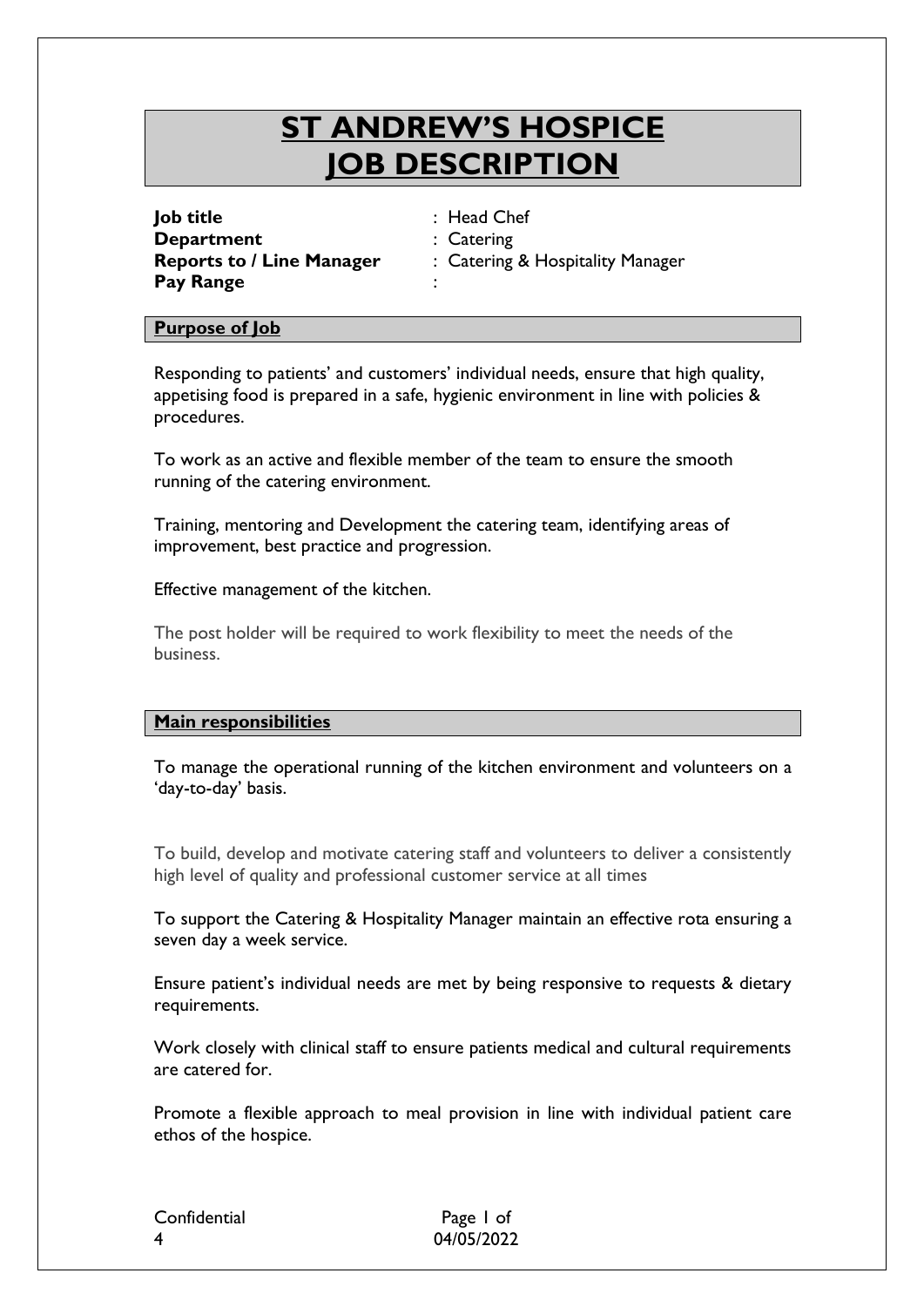Advise on special dietary requirements and take these into account when preparing meals for patients, staff and visitors.

Check food being served for quality, quantity and presentation for patient, customers and functions, all within set timeframes.

To support Catering & Hospitality Manager with costing meals and producing menus and price lists for staff and visitors.

Ensure the hygiene and cleanliness of the kitchen, its machinery and equipment is maintained to a high standard at all times.

Ensure food is stored, prepared and disposed of in line with Food Safety regulations.

Complete and maintain department records and checklists as required. Ensure that all temperature charts and cleaning schedules are up to date to comply with Food Safety regulations.

Ensure that all commodities are used economically and according to any specified procedures, and that waste is kept to a minimum.

Maintain a high standard of personal hygiene, wearing a clean hospice kitchen uniform each day, according to Hospice policy, ensuring a high standard of personal hygiene and ensure personal protective equipment, e.g. hats are worn at all times.

Ensure meals provided are prepared to a high standard.

In liaison with the Catering & Hospitality Manager ensure all food orders are delivered in a timely manner.

Check and agree all catering deliveries prior to signing acceptance.

Report any breakdown or defects in equipment or premises to the Facilities Manager.

Observe safe working practices generally and in accordance with policies & procedures: stop unsafe practice and report to Catering & Hospitality Manager.

Report any incidents and/or accidents via the Hospice's Incident & Near Miss reporting procedures.

To ensure the highest standards of kitchen hygiene are maintained at all times and ensure adherence to all statutory regulations.

To provide cover as required by the catering department in any other area in case of sickness or holiday.

To support the development the commercial side of the Coffee Retreat Café, and attend external events as and when required.

| Confidential |  |
|--------------|--|
| 4            |  |

Page 2 of 04/05/2022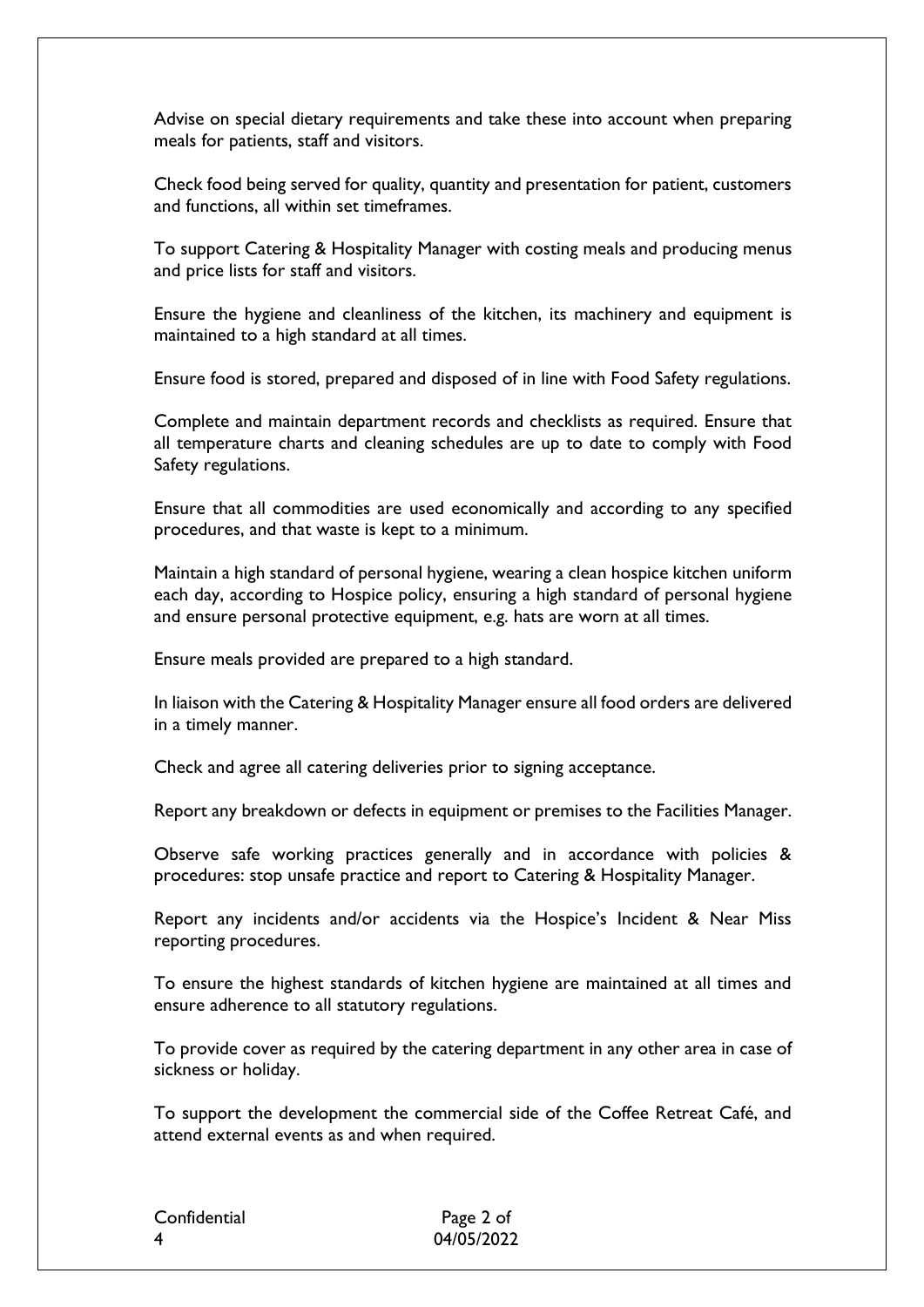To develop personal knowledge and expertise and undertake further training as appropriate. To share knowledge and teach by example.

To participate in team meetings and other meetings as may be necessary from time to time, liaising with and promoting productive working relations with all departments in the Hospice.

#### **Management of People**

**Direct**: Deputise for Catering & Hospitality Manager as and when required.

**Indirect**: Catering Team AND Volunteers within the Catering Department. Events team.

#### **Contacts & Relationships**

- Regular contact with staff, volunteers and senior managers to ensure optimum service levels.
- Attend bi-monthly meetings with departmental staff, which may be on an informal or formal basis.
- To act as a point of reference for Hospice managers and staff for departmental queries.
- To develop, implement and manage all processes to satisfy the requirements of the Hospice policies and procedures, the Care Quality Commission regulations and standards, and the Environmental Health requirements.
- To continually improve systems of communication within the Hospice, by means of personal contact, written communications and meetings.

#### **Resources**

 Make recommendations to the Catering & Hospitality Manager for budgetary requirements.

#### **Person Specification**

#### **Qualifications**

**Essential** 

- At least 2 years' experience in Chef Management position or Senior Sous Chef
- Food Hygiene Certificate Level 3 or working towards.
- HNC, City & Guilds 706/1 | 706/2 Catering, NVQ Level 3 or equivalent.
- **HACCP** awareness.

#### Desirable

- Advanced Food Hygiene Certificate
- Food hygiene trained
- Working in a health care setting
- **•** First Aid Qualification

Confidential Page 3 of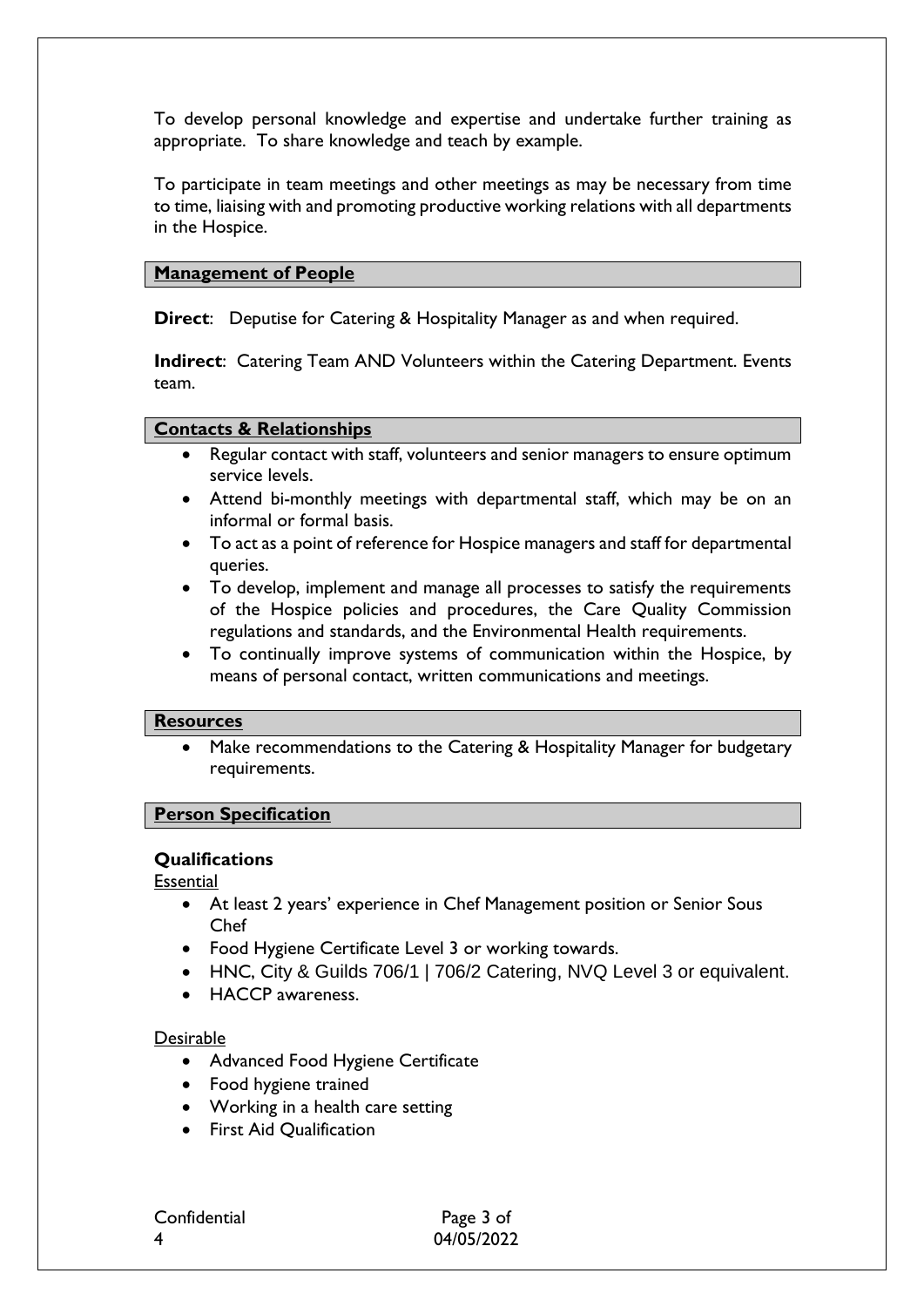## **Experience**

- Extensive experience in a catering setting
- Proven management experience
- Experience in health care setting is desirable

### **Knowledge/Skills**

- Knowledge of dietary, allergens and nutritional values relevant to health care. **Qualities**
	- To be receptive to change and to act as a change agent.
	- Ability to maintain excellent rapport with patients, colleagues and visitors to the Hospice.
	- Demonstrate sound leadership resulting in motivation within the catering team.
	- To demonstrate a calm and logical approach to problem solving.
	- To consistently demonstrate a dedicated approach to the quality of patient services in a constructive and efficient way.

#### **General**

### **To maintain confidentiality at all times.**

**Policies and Procedures** – The post holder must carry out his/her duties with full regard to all relevant Policies and Procedures. The post holder will remain responsible and accountable to any professional body and professional code of conduct appropriate to the role.

**Other Duties** – The duties and responsibilities in this job description are not restrictive and the post holder may be required to undertake any other duties, which may be required from time to time. Any such duties should not however substantially change the general character of the post.

**Contribution and Development Review** – The post holder should proactively assess his/her own development needs and seek out development opportunities, which will enable enhanced contribution to meet the objectives of the Hospice Business Plan, always following the 'Staff Development and Contribution' process.

**Equality and Diversity** – The post holder must carry out his/her duties with full regard to the Hospice's Equality and Diversity & Inclusion Policy.

**Health and Safety** – The post holder must carry out his/her duties with full regard to the Hospice's Health and Safety Procedures.

**The managerial and clinical philosophy of the Hospice is based upon a multi-disciplinary approach. Staff regardless of grade or discipline are required to participate in this concept. The role of volunteers is integral with the work of St Andrew's and paid staff are required to underpin this in their attitude and actions.**

**All staff must be sympathetic to and able to project the philosophy and concept of hospice care**

| Confidential | Page 4 of  |
|--------------|------------|
| -4           | 04/05/2022 |